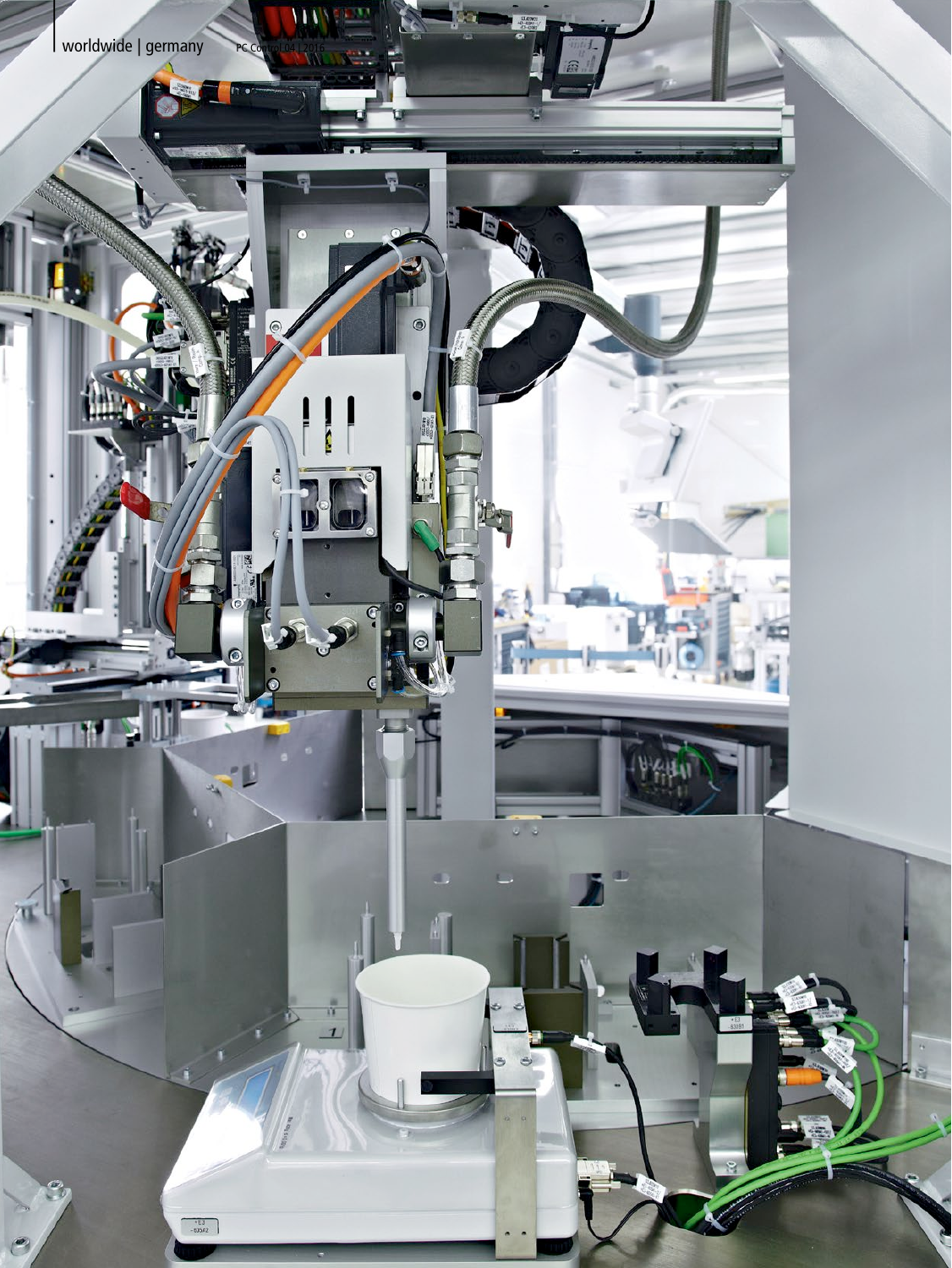Fast, powerful, open: TwinCAT CNC automates dispensing system used in the automotive industry

# Integrated control and CNC solution for car heater manufacturing

For more than 25 years, Scheugenpflug AG, based in Neustadt/Danube, Germany, has created machines and production lines for dispensing and metering equipment used in the electronics, automotive and medical technology industries. High-end-automation – with PC-based control and CNC technology from Beckhoff – enables finely-tuned processes and production results with high repeat accuracy.

**In the compact dispensing machine from Scheugenpflug, TwinCAT CNC ensures high-precision metering and application of dispensing materials.**



A recent example is a production line deployed for an automotive industry supplier that makes heaters for hybrid and electric vehicles. Ulrich Böhm, team leader of development control and drive technology at Scheugenpflug, explains: "In contrast to combustion engines, electric motors don't generate heat that can be used for heating the passenger compartment, which means an electric heater is needed."

# Compact rotary indexing system for complex processes

The heater production line includes a rotary dispensing system, whose key elements include a loading station with sensors and a scanner, a plasma treatment station, the metering system and two further stations for joining and fastening the electronics housings. Scheugenpflug COO Johann Gerneth illustrates the specific benefits of the system: "We demonstrated that the complex, high-precision dispensing process can not only be realized as a conventional in-line solution, but also as a highly-compact rotary indexing system. A prerequisite for this was the application of high-performance, modular and flexible control technology from Beckhoff."

Rainer Bröckl, team leader of mechanical engineering, describes the process sequence. "Three different dispensing materials are introduced into the workpiece as it passes through the rotary indexing system three times. In other words, the dosing system applies sealing material at three different production stages and at different points. Before the sealing material is applied, the workpiece is subjected to plasma treatment, which involves cleaning and activation of the housing material to ensure the best-possible adhesion. In the joining station, the components are then assembled and secured with screw connections. Since all these sub-processes are interdependent, a rotary indexing system represents the ideal solution."

### Open control technology:

#### the ideal basis for modular machine design

As specialists for customer-specific production machines and systems, Scheugenpflug is able to meet wide-ranging customer demands, especially in terms of automation technology. Johann Gerneth explains: "A crucial factor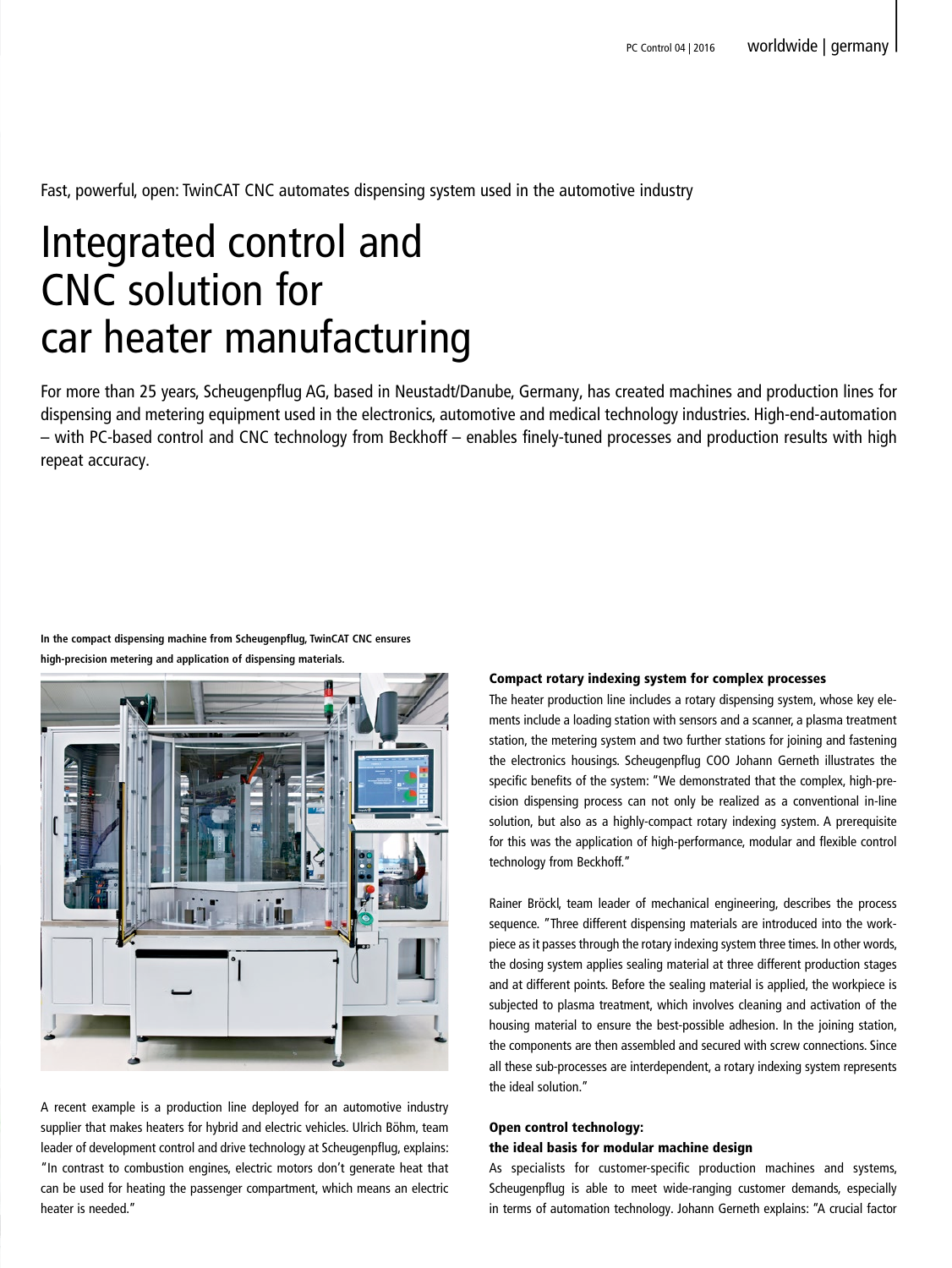

**The space-saving servomotors with One Cable Technology and the distributed EtherCAT I/O modules support exceptionally compact machine designs.**



**From left to right: Arne Brück (head of development at Scheugenpflug), Rainer Bröckl (team leader of mechanical engineering), Johann Gerneth (COO), Ulrich Böhm (team leader of control and drive technology development), Uwe Kraus (head of sales, Beckhoff Nuremberg office) and Reinhold Nömmer (head of technology at Scheugenpflug).**

for us was that we support a modular and customizable control platform from one source, enabling us meet as many customer requirements as possible. This was the only way we could develop the advanced machinery we have today. Modularity – in our electrical, mechanical and software components – was a prerequisite for our successful development from a small, special-purpose machine manufacturer into a comprehensive solution provider with a modular product architecture."

Ulrich Böhm added: "We were particularly impressed by the openness of the PC-based control technology from Beckhoff and the company's ongoing development and innovation. A good example is the high-performance drive technology, which enables us to integrate advanced servomotors in our machines. We generate substantial benefits from the engineering and design of One Cable Technology (OCT) here because OCT and the compact motors themselves help save valuable installation space. Moreover, a wide performance range is available for different requirements. In addition to AM8023 servomotors, we use the AM8533 version with increased rotor moment of inertia in the new dispensing system."

# CNC solution seamlessly integrated into standard control technology

TwinCAT CNC software ensures high-precision motion control in the dispensing system. Ulrich Böhm describes the benefits of this CNC solution, which is seamlessly integrated into standard PC-based control technology: "In addition to system continuity, the PC-based CNC offers further advantages. On the one hand, it is very fast and efficient. On the other hand, we benefit immensely from the openness and flexibility of the CNC for functional extensions, which helps us achieve optimum application-specific functionality. Further benefits offered by TwinCAT include the powerful high-level interface (HLI) between the CNC kernel and the PLC, as well as the customizable parameter interface. The CNC parameter sets can be generated directly from the PLC project, enabling quick and flexible response to different requirements. In this way, the functionalities commonly requested by customers can simply be mapped as software modules, facilitating a high degree of parametrization and more efficient software development."

We use TwinCAT CNC to control measurement runs, for referencing and for user-specific M/H functions (such as stop, hold, end of program run), for example. Additional features include transformations and a fifth motion axis, as Ulrich Böhm explains: "The fifth axis (b-axis) relates to the tool or the dispensing needle itself, to apply the sealing material to sloping surfaces, for example. In addition to the functionality of a conventional 3-axis kinematic system, it